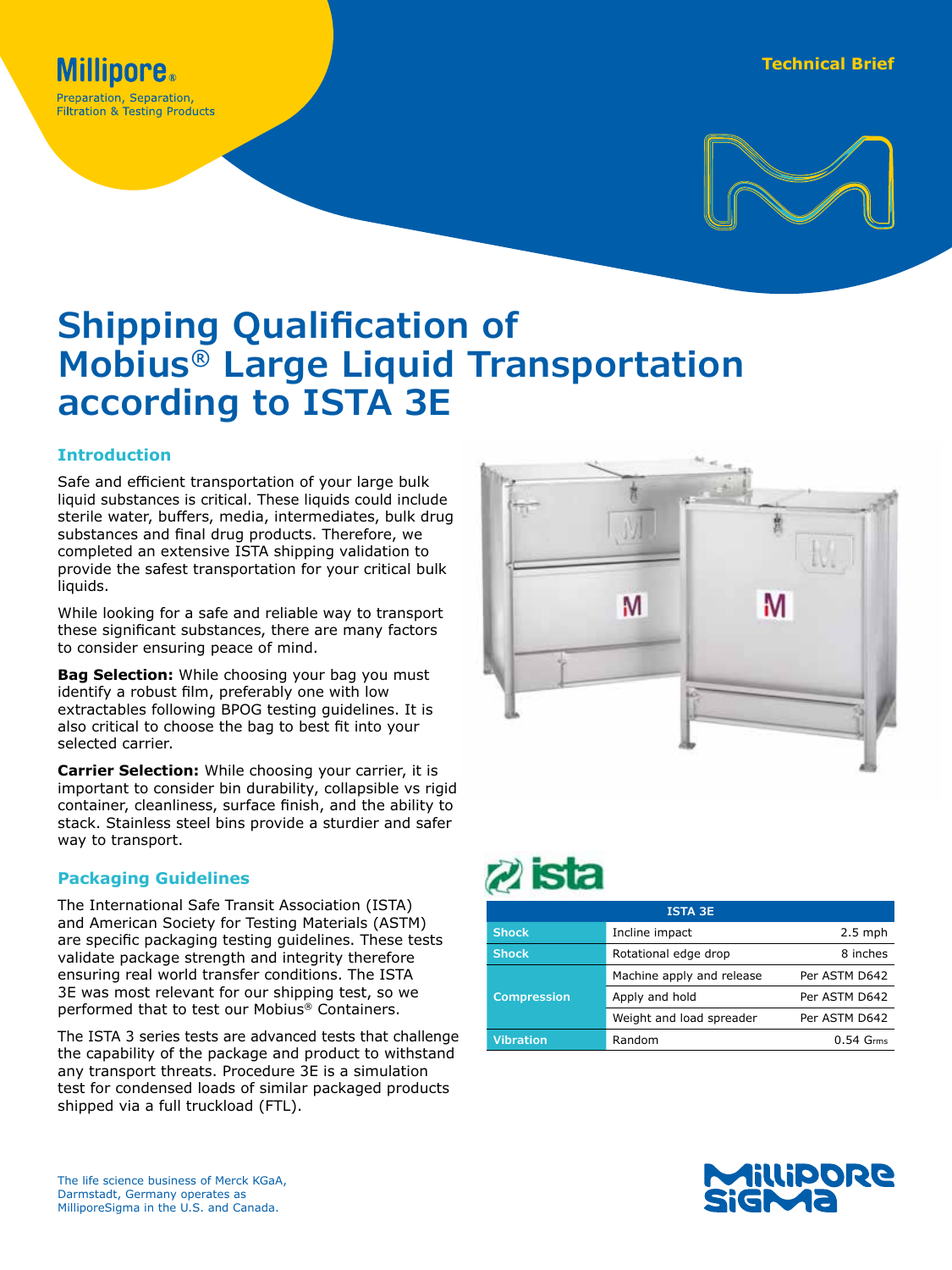## **Protocol**

The ISTA 3E testing was performed at National Technical Systems (NTS) and verifies that the singleuse transportation bag assemblies tested with Mobius Stainless Steel Transport Containers can pass shipping testing per ISTA 3E. The acceptance criteria include the completion of ISTA 3E testing, no leaks in any portion of the bag assemblies, and the shipping container is functional after testing: drain compartment, lid, compression plate, access door are all operational.

To perform this assessment, we used a total of six containers, ranging from 100L to 500L in volume. A variety of different sized batches per container were tested to prove it does not have to be at maximum capacity for a safe transfer. Bag assemblies listed in matrix were filled at NTS using water, leak detecting dye (bright fluorescent- red and green) and scale shown in the **figures 2, 3, and 4.** below. Temperatures were tested at both cold room and ambient temperatures.

## **ISTA 3E Testing with 500L (yellow) and 200L (pink) Fluid Volume**



**Figure 2 Figure 3 Figure 4**

**Shock, Rotational Edge Drop of 200L Container**



## **Vibration, Random for 200L Container**



## **Representative of the carrier designed used in testing**





Control

[Log] giyHz DOF 240

puc 0.532 g



## **Outcome for vertical vibration test**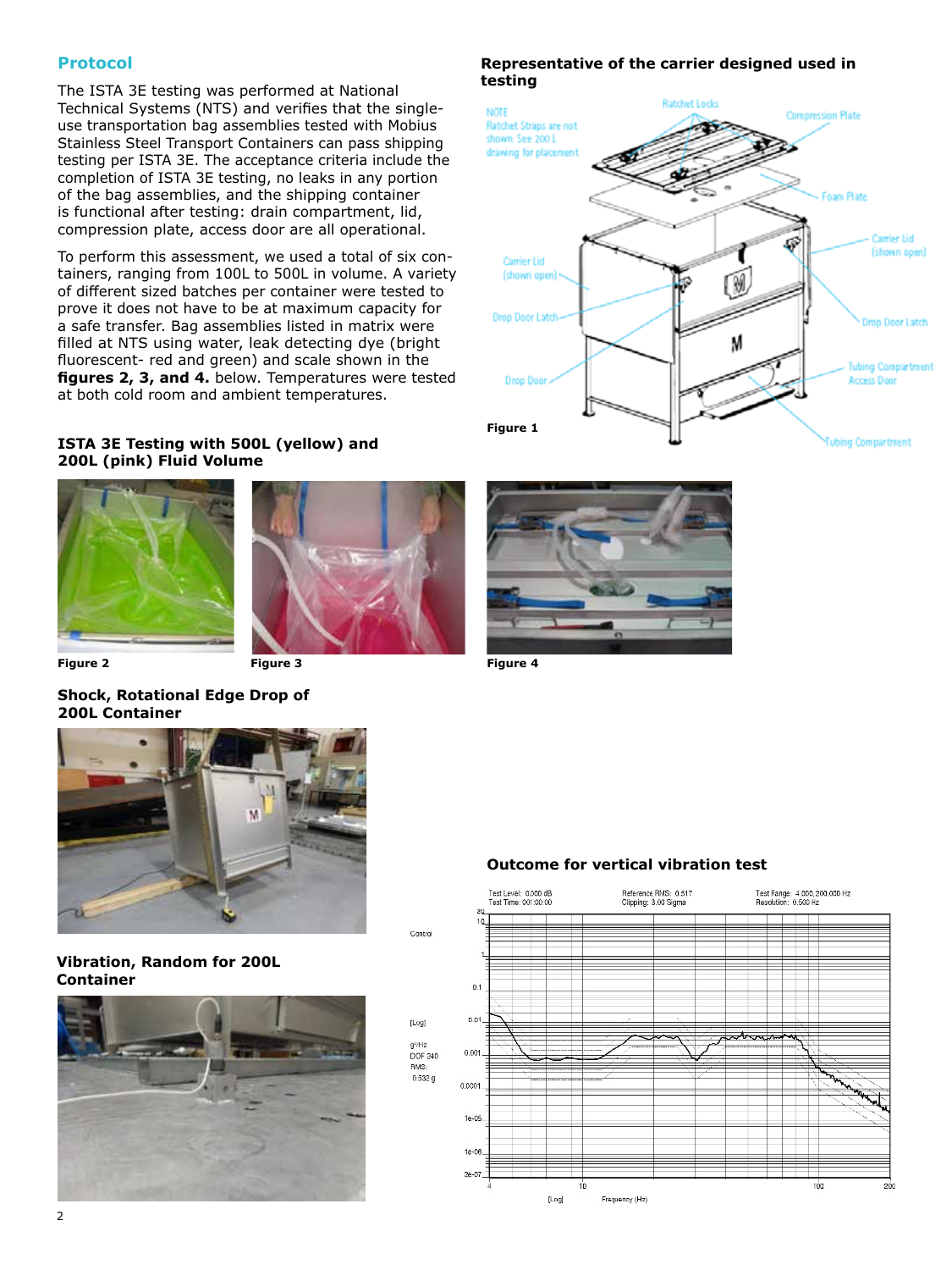After being tested at a local testing site, it was confirmed that all six tests passed bag assembly inspection leak/ drip, container assembly inspection, and integrity test per 00081031TM. See photos besides.

#### **Procedure Test Bag Matrix:**

| <b>Test</b><br>No. | Container<br><b>Size</b> | Fill<br><b>Volume</b> | <b>Bag Assembly</b><br><b>Inspection</b><br>Leak / Drip<br>(Pass/Fall) | Container<br><b>Assembly</b><br><b>Inspection</b><br>(Pass/Fall) | <b>Integrity</b><br><b>Test per</b><br>00081031TM<br>(Pass/Fall) |
|--------------------|--------------------------|-----------------------|------------------------------------------------------------------------|------------------------------------------------------------------|------------------------------------------------------------------|
| 1А                 | 200L                     | 200L                  | PASS                                                                   | PASS                                                             | PASS                                                             |
| 1B                 | 200L                     | 100L                  | PASS                                                                   | PASS                                                             | PASS                                                             |
| 1C                 | 200L                     | 200L                  | PASS                                                                   | PASS                                                             | PASS                                                             |
| <b>2A</b>          | 500L                     | 500L                  | PASS                                                                   | PASS                                                             | PASS                                                             |
| 2B                 | 500L                     | 200L                  | PASS                                                                   | PASS                                                             | PASS                                                             |
| 2C                 | 500L                     | 500L                  | PASS                                                                   | PASS                                                             | PASS                                                             |

| <b>Integrity Testing</b> |          |                             |                           |               |  |  |
|--------------------------|----------|-----------------------------|---------------------------|---------------|--|--|
| Test $#$                 | Bag Size | <b>Start Pressure (Psi)</b> | <b>End Pressure (Psi)</b> | <b>Result</b> |  |  |
| 1A                       | 200L     | 0.51                        | 0.51                      | PASS          |  |  |
| 1B                       | 200L     | 0.47                        | 0.47                      | PASS          |  |  |
| 1C                       | 200L     | 0.52                        | 0.51                      | <b>PASS</b>   |  |  |
| 2A                       | 500L     | 0.49                        | 0.48                      | <b>PASS</b>   |  |  |
| 2Β                       | 500L     | 0.55                        | 0.54                      | PASS          |  |  |
| 2C                       | 500L     | 0.48                        | 0.48                      | PASS          |  |  |

### **Results from ISTA 3E Testing**

All bags tested went through the same current manufacturing procedure including pre-integrity testing before being filled and packaged. All containers and bags were inspected, disassembled, and drained. There were no leaks or damage in any of the containers or bags and all bags passed post use integrity test. Assemblies were inspected after testing and drained as well. No fluid was observed on the bag assemblies or the containers. The Container and shipping kit provided adequate protection of the bag and assembly components (Lynx® S2S aseptic connectors, NovaSeal™ pinch pipes, etc).

#### **Bags integrity test per 00080263TS. All six bags passed.**



All six bags passed integrity test. During the disassembly and draining of the bags, the container drain compartment, lid, compression plate and access door were all opened to confirm functionality. No damage to containers were observed.

The transportation bag assemblies tested with Mobius® Stainless Steel Transport Containers met all the requirements as outlined in protocol 20201468.

Raw Data: completed test matrix, container and bag inspection sheet, integrity testing of bags post test, and frequency (Hz) vs control.

\* see appendix for complete data results

## **Real Time Testing of 3D Large Liquid Transportation System**

To accompany the simulation transport testing, a realtime test was conducted. We tested a 200L single-use bag with transport container used to demonstrate real-life shipment transported on a refrigerated truck. The 200L container was filled at a user site in Maryland. During the study, all transportation user guide instructions were followed.

This 200L filled container was shipped 500 miles via road transit to a destination site in Massachusetts.

This container was then inspected and drained, showing no leakage or damage. It also passed the post integrity testing of bags.

#### **Real time testing steps:**